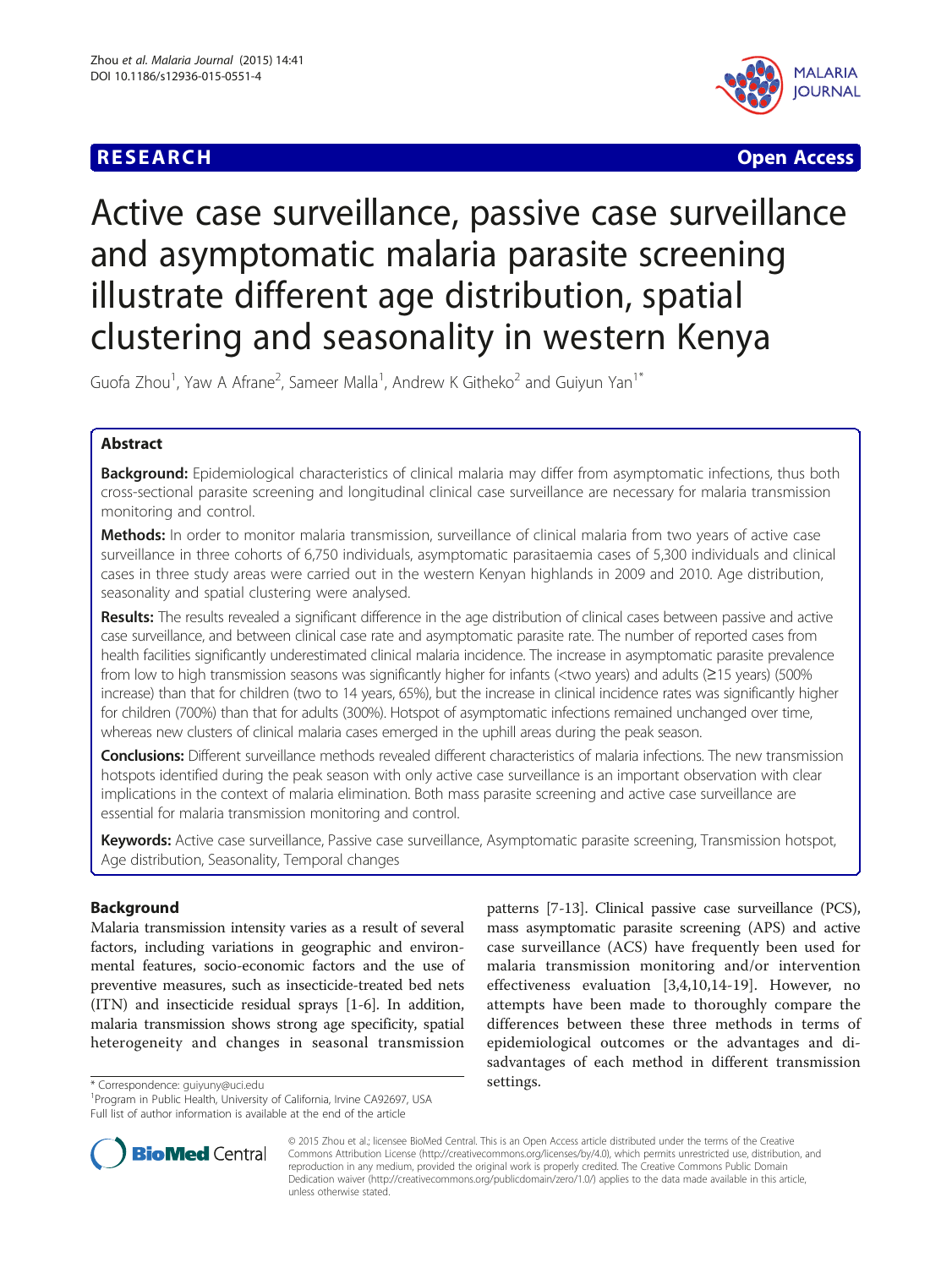<span id="page-1-0"></span>The present study utilizes the community-wide ACS approach alongside PCS and APS to study the age distribution, seasonality and spatial distribution of malaria infections in the highlands of western Kenya. The results will improve the understanding of epidemic mechanisms and improve malaria intervention strategies.

## **Methods**

## Study site and population

The study was carried out in three sentinel sites in the highlands of western Kenya (Figure 1). These sites were: Emutete (34°38′E, 0°03′N) (meso-endemic) in Emuhaya County, Mbale (34°44′E, 0°03′N) (hypo-endemic) in Vihiga County, and Iguhu (34°45′E, 0°10′N) (mesoendemic) in Kakamega County. The catchment population ranged from approximately 23,000 to 28,000 in each of the three study sites. The topography of each of the three study sites is different, but all are characterized by valleys with surrounding hills. Malaria transmission in these sites has been extensively studied [\[3,4](#page-6-0)[,11,12,20-26](#page-7-0)]. Four government-run health facilities were selected for the study, and those are the only facilities in the study sites where free malaria treatment was provided and free ITNs were distributed.

#### Active case surveillance

At each study site, a cohort of over 1,800 participants was selected randomly from over 20 villages (Table [1\)](#page-2-0) for the longitudinal study. Home locations of the participants were georeferenced with a global positioning system (GPS) handset. Participants' ages and genders were recorded during the first visit and changes in demography

were recorded during subsequent visits. Participants were visited once every other week and screened for clinical malaria. A clinical malaria case was defined as an individual with malaria-related symptoms (fever, i.e., axillary temperature ≥37.5°C, chills, severe malaise, headache, or vomiting) at the time of examination or one to two days prior to the examination, with a Plasmodium-positive blood smear. For participants with signs of malaria, blood samples were taken to prepare a thin and a thick smear for parasite species identification [\[12](#page-7-0)]. Blood smear tests were conducted in the hospital and confirmed in the Kenya Medical Research Institute (KEMRI) laboratory in Kisumu. Clinical cases were referred to the hospital for free treatment. The cohort was followed from January 2009 to October 2010.

#### Passive case surveillance

PCS was conducted at one hospital in Iguhu, one in Mbale, and at two hospitals in Emutete from 2009 to 2010. These were the only government-run health facilities in the study areas where malaria treatment was provided free and free ITNs were distributed. PCS coverage included all people who visited these hospitals. During the survey, patients who were diagnosed clinically with malaria by the clinicians and who agreed to sign a consent and/or assent (for minors under age of 18) form were included in the study. Blood samples were collected by the standard finger-prick method and thick and thin smears were prepared on labelled slides [\[12](#page-7-0)]. PCS was conducted in 2009 and 2010. Blood smear tests were conducted in the hospitals and confirmed in the KEMRI laboratory in Kisumu. A clinical malaria case



area is marked as a rectangle. Bottom-right map is the locations of the three study sites, A. Iguhu, B. Mbale, and C. Emutete, each dot represents a participated household. Map on the left is the distribution map of active case surveillance participants in Iguhu, each black dot represents a participated household.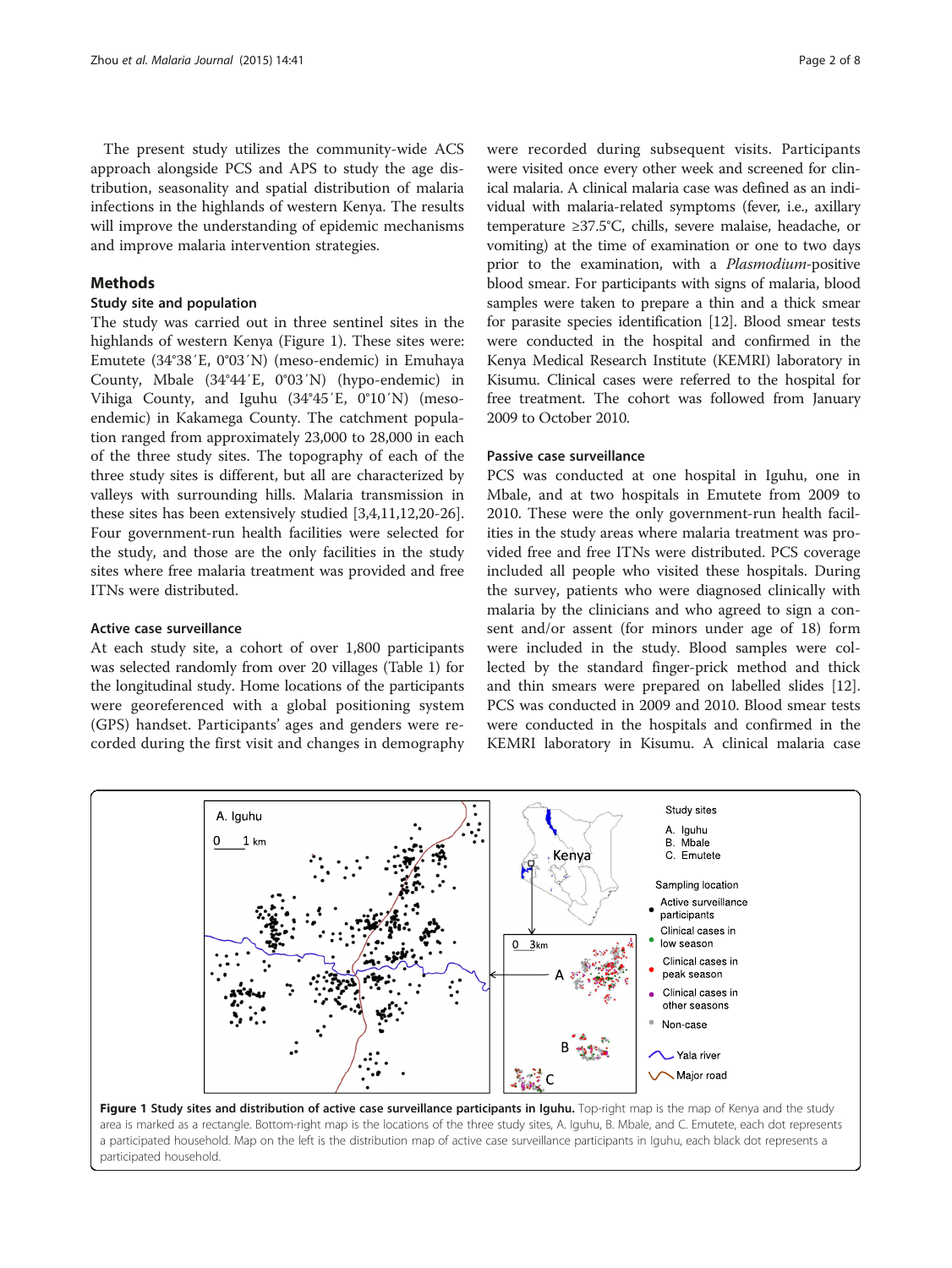<span id="page-2-0"></span>Table 1 Number of individuals/villages participating in different surveillances

| Surveillance                                                                                |                | lguhu  | Emutete | <b>Mbale</b> | <b>Total</b> |
|---------------------------------------------------------------------------------------------|----------------|--------|---------|--------------|--------------|
| Demographic information obtained <sup>§</sup>                                               | Individual     | 17,190 | 21,023  | 18,813       | 57,026       |
|                                                                                             | No. households | 4,803  | 5,548   | 4,712        | 15,063       |
|                                                                                             | No. villages   | 20     | 24      | 22           | 66           |
| Active case surveillance population <sup>†</sup><br>Individuals<br>Female<br>Cases detected |                | 1,754  | 2,320   | 2,674        | 6,748        |
|                                                                                             |                | 858    | 1,302   | 1,484        | 3,644        |
|                                                                                             | 268            | 135    | 74      | 477          |              |
| Passive cases surveillance                                                                  | Cases detected | 341    | 271     | 690          | 1,302        |
| Asymptomatic parasite screening population <sup>#</sup>                                     | Early season   | 1,898  | 1,826   | 1,608        | 5,332        |
|                                                                                             | Slide positive | 90     | 137     | 45           | 272          |
|                                                                                             | Peak season    | 1,726  | 1,759   | 1,798        | 5,283        |
|                                                                                             | Slide positive | 115    | 200     | 52           | 367          |

<sup>§</sup>These are the base populations for passive case surveillance.

† These were the final recruitments and drop-outs were excluded.

‡ Participants without slide reading results were excluded.

was defined as described in previous section. Only KEMRI-confirmed slide positive cases were considered as clinical malaria.

A demographic database was established for each study site in 2010 (Table 1). The database includes the name, gender and date of birth of each individual participant, as well as the village and GPS location of each participating household. For each PCS case, the name and the village were queried and matched with demographic database records, and the GPS readings were attached for all cases.

#### Asymptomatic parasite screening

APS was conducted from February to March and from May to June in both 2009 and 2010. In each of the three study sites, participants were selected randomly from the same area as ACS (Table 1). Upon signing the informed consent/assent (for minors under age of 18) forms, blood samples were collected by the standard finger-prick method [[12](#page-7-0)]. Thin and thick blood smears were prepared for laboratory examination. All slides were examined by two experienced laboratory technicians at KEMRI to identify the parasite species. For quality control purposes, a third technician randomly selected 5% of the slides for re-examination.

## Data analysis

Incidence rates of clinical malaria, for both ACS and PCS, were calculated as 'the number of cases per 1,000 population per year'. Parasite prevalence of the APS population was calculated as the percentage of positive cases over total examined. Total clinical malaria incidence rates were calculated based on all cases detected via PCS and ACS after removing overlaps between the two methods, and were limited to areas where demographic data were available.

To analyse the differences among different age groups within the same surveillance method and between different surveillance methods, participants were divided into six age groups, i.e., >six months to < two, two to four, five to nine, ten to 14, 15 to 19, and  $\geq 20$  years old [\[3](#page-6-0)]. Incidence rate was divided into three seasonal groups based on previous studies [[12\]](#page-7-0), i.e., early season (January to March), peak season (April to July), which is also the long rainy season in the study area, and the late season (August to December). The  $\chi^2$ -test was used to compare the differences in age-specific incidence rates of clinical malaria cases between ACS and PCS, among different sampling seasons, and among different age groups within the same season.

Previous studies have demonstrated that focal clusters along major larval breeding areas exist in asymptomatic parasite infected populations [\[3](#page-6-0),[26\]](#page-7-0). Similar focal clusters may also exist for clinical malaria patients. The null hypothesis is that there is no association between the likelihood of malaria infection rates and the distance from the focal areas of transmission hotspots. In Iguhu, the focal area is the Yala River valley (Figure [1\)](#page-1-0); in both Emutete and Mbale, the focal areas are drainage ditches and streams. In order to evaluate the effects of distance from the focal area based on enrollee demographics, a multivariate logistic regression model was formulated. Malaria infections at different distance intervals were compared and clustering of malaria infections, i.e., significantly low and high infection areas, was identified using stepwise selection of logistic regression. All descriptive and inferential statistical analysis was performed using Statistica 10.0 (StatSoft, Tulsa, OK, USA).

#### Scientific and ethical statement

Scientific and ethical clearance was given by the institutional scientific and ethical review boards of the Kenya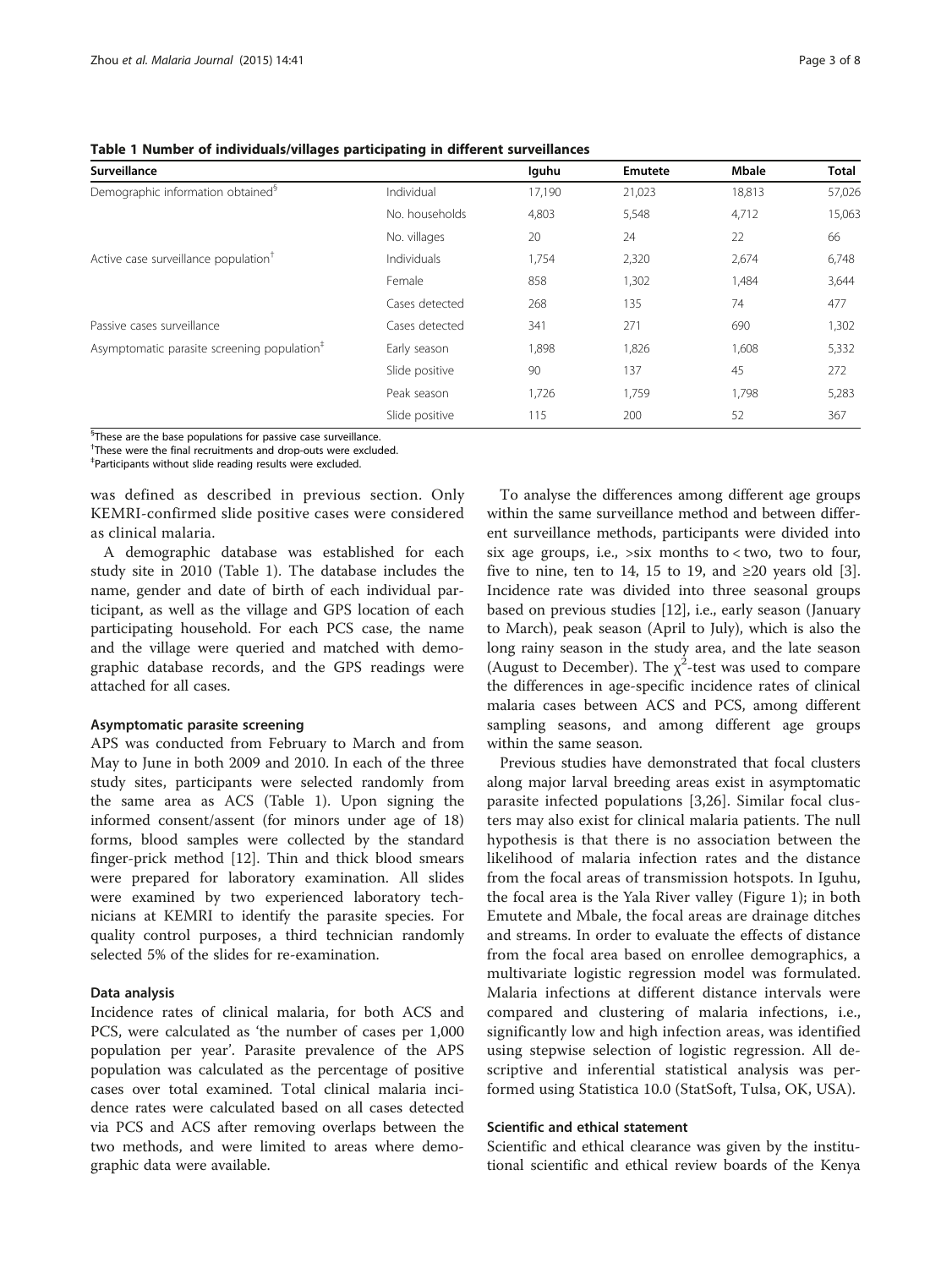Medical Research Institute, Kenya, and the University of California, Irvine, USA. Written informed consent/assent (for minors under age of 18) for study participation was obtained from all consenting heads of households and each individual who was willing to participate in the study. Inclusion criteria were: provision of informed consent/ assent and no reported chronic or acute illness except malaria. Exclusion criteria were: individuals who were unwilling to participate or infants under the age of six months.

## Results

#### Estimation of incidence rate and parasite prevalence

The participating population and detailed characteristics of each survey are shown in Table [1](#page-2-0). Demographic information was obtained from 57,026 individuals from 15,063 households in 66 villages or clusters. For ACS, fever was documented in 2,376 ACS visits and clinical malaria was detected in 477 surveillance visits, the annual malaria incidence rate was 40.1 cases per 1,000 population. For PCS, a total of 3,019 probable cases were documented by clinicians and 1,302 clinical cases were detected with blood smears, the annual malaria incidence rate was 20.4 cases per 1,000 population. For APS, a total of 10,615 blood samples were obtained, and parasites were detected in 639 samples. Overall, the asymptomatic parasite prevalence rate was 8.2%.

#### Difference in age distribution

Due to the limited numbers of clinical incidences, pooled data were used for age-specific incidence analysis. There were significant differences in age distribution and peak age groups among the three surveillance methods (Figure 2,  $\chi^2$ -test, P <0.05). For ACS, the age group two to four years had significantly higher case

![](_page_3_Figure_7.jpeg)

rates (120.6 cases/1,000 population/year) than any other age groups, and age group five to nine years had the second highest case rate (63.6) ( $\chi^2$ -test and P <0.05); age groups < two years and ten to 14 years had similar case rates (39.1 vs 36.6) and difference in case rates was also insignificant between age groups 15–19 years (17.5) and 20 or above (12.5) ( $\chi^2$ -test, P > 0.05) (Figure 2). For PCS, the case rates decreased exclusively with increased age (Figure 2), data comparison revealed that the case rate of the age group six months to four years old was significantly higher than that in the rest of the population, and case rates were significantly different among all age groups except between the two oldest age groups  $(\chi^2$ -test, P <0.05). For APS, age groups of two to 14 years had similar parasite prevalence rates ( $\chi^2$ -test, P > 0.05) and the rest of the population also had similar parasite prevalence rates ( $\chi^2$ -test, P >0.05), however, the two combined super-groups had a two-fold difference in parasite prevalence ( $\chi^2$ -test, P <0.05) (Figure 2).

#### Seasonal changes

In both ACS and PCS, clinical case rates increased about five-fold from early season to peak season ( $\chi^2$ -test,  $P$  <0.05) and returned to early season level by late season  $(\chi^2$ -test,  $P > 0.05)$  (Table [2](#page-4-0)). Case rates were about two-fold higher in ACS than in PCS in all seasons (Table [2,](#page-4-0)  $\chi^2$ -test,  $P$  <0.05). On the other hand, increase in asymptomatic parasite prevalence from early season to peak season was only about 23%, which was statistically insignificant (Table [2](#page-4-0),  $\chi^2$  = 1.73, df = 1, P = 0.19).

Although case rates varied among age groups, the age distribution of the case rates of both PCS and ACS increased significantly in all age groups from the early season to the peak season (Figure [3,](#page-4-0)  $\chi^2$ -test, P <0.05), and the magnitude of increase in case rates was similar (three to six-fold) across all age groups in both PCS and ACS (Figure [3,](#page-4-0) Additional file [1\)](#page-6-0). Case rates dropped to early season level in the late season in all age groups and in both ACS and PCS although magnitude of drops varied (Figure [3,](#page-4-0) Additional file [1](#page-6-0)). However, age distribution patterns of case rates in both ACS and PCS remained unchanged over the seasons (Figure [3,](#page-4-0)  $\chi^2$ -test, P > 0.05), whereas, the age distribution of parasite prevalence changed significantly between seasons (Figure [3,](#page-4-0) Additional file [1\)](#page-6-0). Differing from clinical malaria, parasite prevalence in children two to 14 years remained almost unchanged from the early season to the peak long rainy season (Figure [3](#page-4-0),  $\chi^2$ -test, P >0.05, Additional file [1](#page-6-0)). However, parasite prevalence in infants < two years and adults ≥15 years increased significantly from early season to peak season and the increase was more pronounced in infants (nine-fold increase) (Figure [3,](#page-4-0)  $\chi^2$ -test, P <0.05, Additional file [1](#page-6-0)).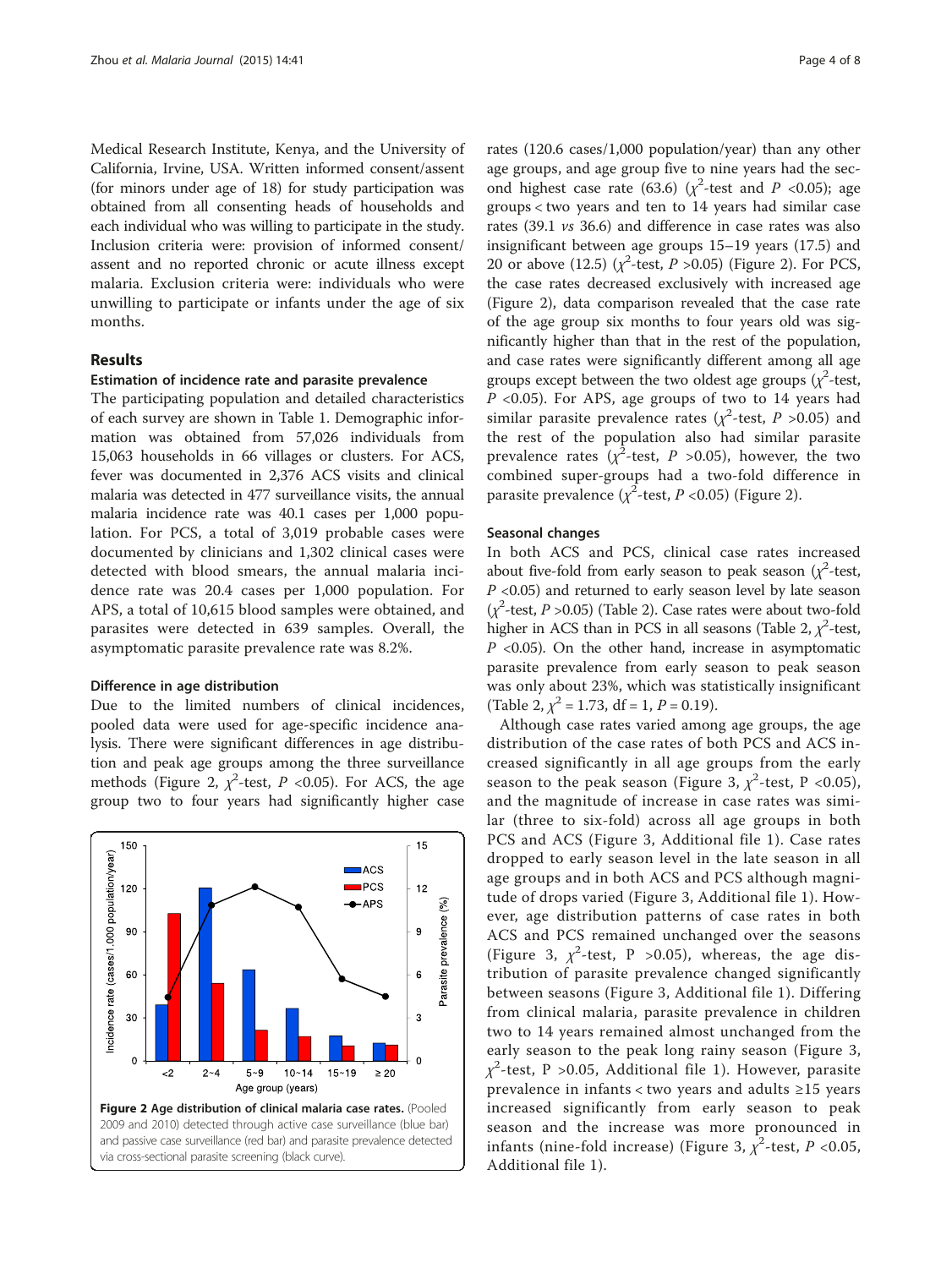| Surveillance method <sup>†</sup>  | Early season | Peak season       | Late season |
|-----------------------------------|--------------|-------------------|-------------|
| ACS (cases/1,000 population/year) | 18.9 a       | 108.4 h           | 16.0 a      |
| PCS (cases/1,000 population/year) | 11.8a        | 51.8 <sub>b</sub> | 8.4 c       |
| APS (prevalence rate %)           | 7.3a         | 9.0 <sub>b</sub>  | na          |

<span id="page-4-0"></span>Table 2 Seasonal changes of different surveillance methods

<sup>†</sup>Same (different) letters following the numbers in the same row indicate insignificant (significant) difference tested by  $\chi^2$ -test at 5% level. na = not available

#### Malaria transmission hotspot

Spatial distribution of clinical cases and asymptomatic infections were very different from each other in all study sites and seasons (Figure [4\)](#page-5-0). Parasite prevalence decreased with increased distance to the nearest river at all study sites regardless of season (Figure [4](#page-5-0)B, D and F), and an increase in parasite prevalence in peak season occurred mainly close to the river and not in the uphill areas. On the other hand, there was significant increase in incidence rates everywhere in the study area during peak season, and the increase in incidence rates was very pronounced in the uphill area, i.e., high incidence also occurred farther away from the rivers (Figure [4A](#page-5-0), C and E).

For asymptomatic parasite infections, after adjusting for the effects of age, the distance to the major breeding

![](_page_4_Figure_8.jpeg)

habitat is the only factor affecting parasite distribution (Figure [4\)](#page-5-0). For example, in Iguhu (Figure [4](#page-5-0)B), people living <500 m away from the Yala River valley had twice the possibility of being infected (logistic regression odds ratio  $OR = 2.02$ , 95% CI (1.37, 2.93)), whereas people living 2,000 m or farther away from the valley had onefourth the probability of being infected  $(OR = 0.23, 95\%)$ CI (0.06, 0.61)). This result is similar to the result published five years ago [[3](#page-6-0)], indicating that the hotspots of asymptomatic infections remained in the same area and did not change between seasons. These results are similar to the findings from the study in the lowland area of coastal Kenya [[10\]](#page-7-0).

In contrast, data analysis demonstrated that the spatial distribution of clinical cases detected via ACS had changed between seasons. Clinical cases aggregated around major breeding habitats during the early season of the year, but new incidence clusters formed in the uphill areas during the long rainy season when transmission peaks (Figure [4A](#page-5-0), C and E). For example, in Iguhu, during the early season, clinical cases clustered in the area within 800 m of the major river (logistic regression,  $OR = 2.92$ , 95% CI (1.76, 4.77)), while residents who lived 2,500 m or farther away from the major river valley were eight times less likely  $(OR = 0.12, 95\% \text{ CI})$ (0.01, 0.56)) to develop clinical malaria during this early period. During the long rainy peak season, clinical malaria clusters still existed in the valley area  $(OR = 1.96,$ 95% CI (1.33, 2.87)), but new hotspot clusters were detected in the area 2,500-3,000 m away from the Yala River valley (*OR* = 2.80, 95% CI (1.49, 5.14)) (Figure [4](#page-5-0)A). It is interesting that the case rate in the mid-hill area (1,000-2,000 m from the major river) was significantly lower than that in both the valley and uphill areas during the long rainy season  $(OR = 0.38, 95\% \text{ CI } (0.18,$ 0.71)). Similar spatial distribution patterns of malaria cases have also been observed in the other study sites (Figure [4](#page-5-0)C and E).

## **Discussion**

The three surveillance methods used in this study has their own advantages and disadvantages in estimating malaria burdens. PCS can easily cover a large area but with limited accuracy, ACS can accurately estimate clinical malaria burden but can only be done in relatively small population, APS focuses on asymptomatic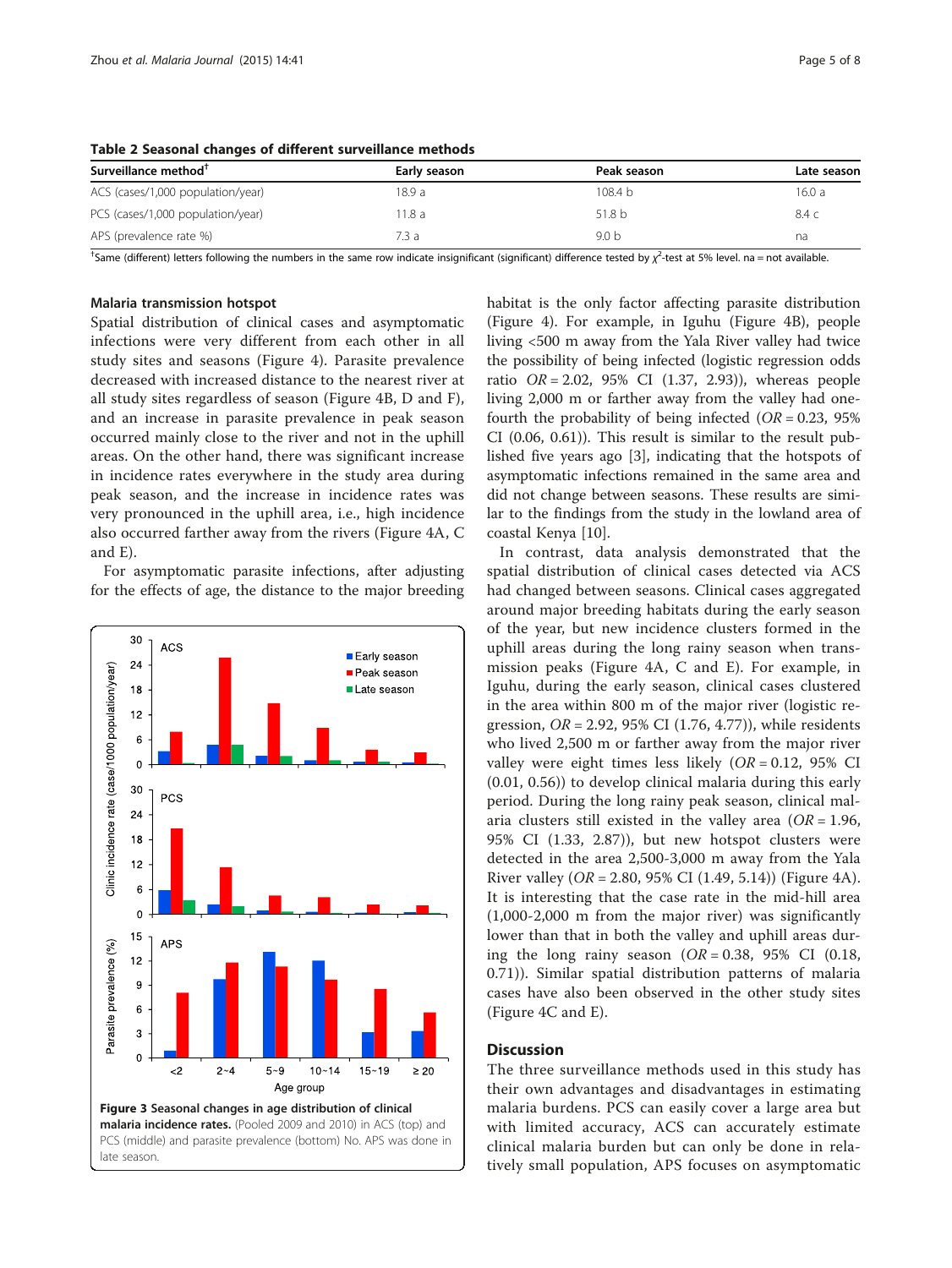<span id="page-5-0"></span>![](_page_5_Figure_2.jpeg)

infections which is usually the hidden parasite reservoir. The results of this study showed that different surveillance methods reveal different epidemiological profiles. Recent studies show that clinical reports severely underestimate the morbidity and mortality of malaria [\[27-29\]](#page-7-0). In this study, PCS detected only about half of the episodes that would have been identified by ACS; this is similar to the findings from previous studies [[18,30](#page-7-0)]. The difference in age structure of clinical cases between PCS and ACS may be biased by the treatment-seeking behaviour. Infants were likely often sent to hospitals for treatment when they are sick, whereas, older children were likely left home when they have mild symptoms. Although PCS provides an underestimate of the burden, since one can efficiently cover a large area with PCS and the variations in PCS match variations in ACS, therefore, PCS may well be sufficient for malaria control programmes with limited resources. APS focuses on the detection of asymptomatic infections, which can be epidemiologically different from symptomatic clinical infections. APS is

essential for malaria elimination because asymptomatic infections are hidden reservoir, they are not usually treated and can transmit malaria silently.

The identification of malaria transmission hotspots through active surveillance has been recommended as the key surveillance method to combat malaria [[3](#page-6-0),[8,10,19](#page-7-0),[31](#page-7-0)]. Malaria transmission in the highlands was traditionally low and seasonal [[12\]](#page-7-0), and transmission was usually focal and attributed to local environmental factors [[8\]](#page-7-0). One surprising finding is the hotspot of clinical malaria cases detected in the uphill area during the high transmission season. This hotspot had not been found during the low season and not in asymptomatic infections. The hotspot clusters along the major breeding habitats can be explained by the frequent exposure to vectors [[3](#page-6-0),[25,32\]](#page-7-0). The transmission hotspot in the uphill area had not been detected in the past. One possible reason is the surveillance methods and transmission indicators used. Previous studies focused primarily on vector density and asymptomatic parasite prevalence; ACS has not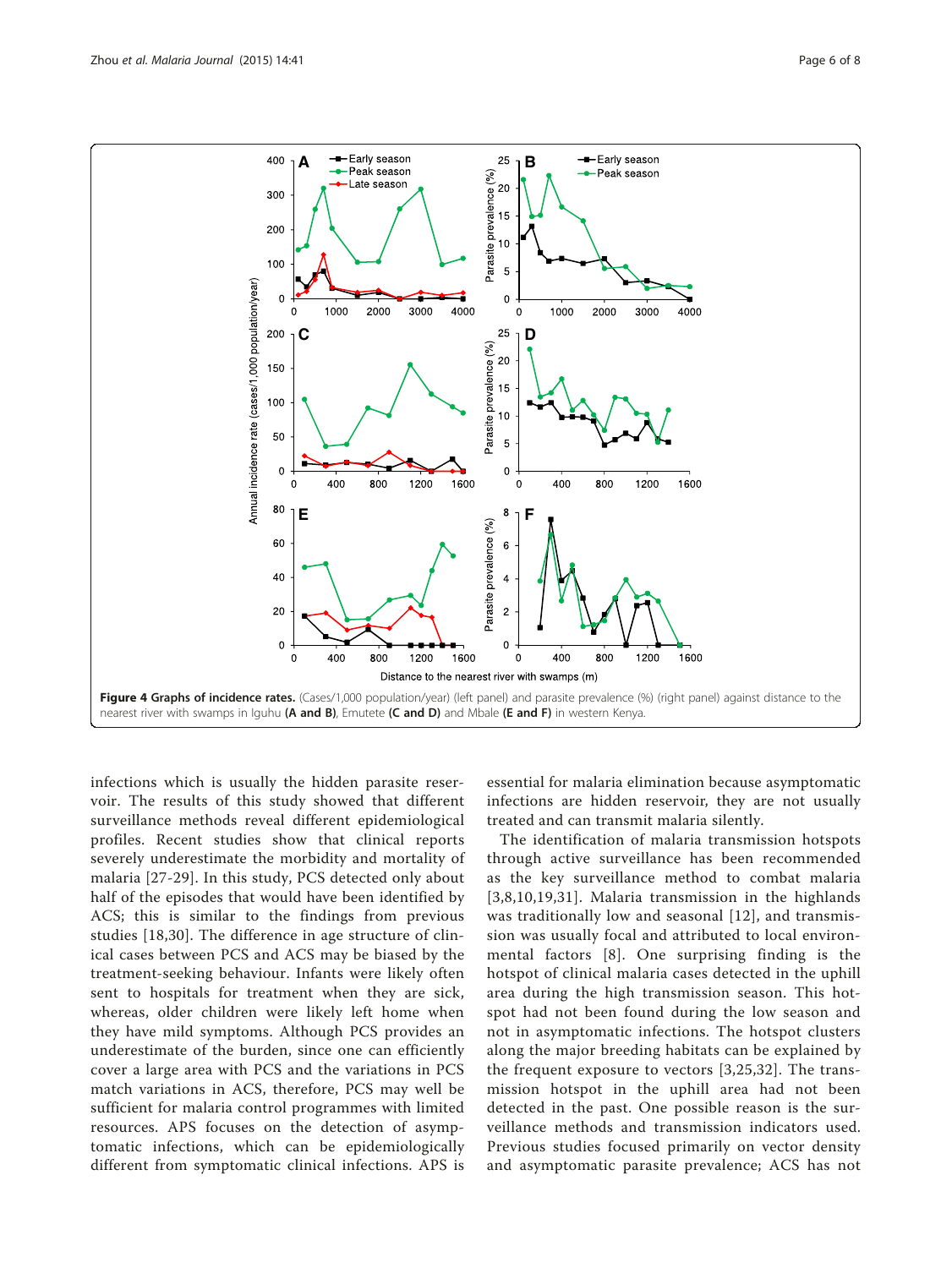<span id="page-6-0"></span>been implemented in the highlands of western Kenya [3,[8,32\]](#page-7-0). The formation of the clinical case hotspots in the uphill area is very likely caused by the lack of adequate protective immunity in the community, because that community was mainly exposed to infections during rainy season when breeding habitats moved up and vector densities build up after the rain [[10](#page-7-0),[25](#page-7-0),[33,34\]](#page-7-0). In addition, seasonal streams, which provide temporary breeding habitats, occur in the uphill area during the rainy season. These do not occur in mid-hill where rainwater is adequately drained. The transmission hotspot in the uphill area may explain the infamous outbreak of highland malaria [[35-37](#page-7-0)].

The differences in age distribution between clinical malaria and asymptomatic infections may be explained by the acquired immunity. Young infants are protected by maternal immunity passively transferred across the placenta from mother to foetus, whereas older children and adults have developed essential protective clinical immunity. It is generally believed that this immunity can protect people from severe malaria [[38,39\]](#page-7-0); whether or not this immunity can protect people from developing uncomplicated malaria is unknown. Previous studies also found that school-aged children five to 14 years of age consistently had the lowest ITN coverage [3], thus they have the highest chance of being repeatedly exposed to mosquitoes. These together can at least partially explain the high case rate in young children but high parasite prevalence rate in older children. The drop of clinical cases from peak season to late season is likely due to the decreased vector density, thus decreased exposure to malaria infection after the long-rainy season [\[12,23,25](#page-7-0)]. However, it is difficult to explain why clinical malaria increased in everyone from early season to peak season whereas parasite prevalence only increased in infants and adults but not in children two to 14 years. It is speculated that this is the limit of transmission endemicity. As mentioned earlier, due to lack of preventative protection, older children were infected the most among different age groups. This lack of protection occurred all around the year, therefore, infection rates may not change much in this population when season changes. However, the other people were also affected by the seasonal change of exposure. But this needs further studies.

#### Conclusion

Different surveillance methods reveal different characteristics of malaria epidemiology. Age distribution and transmission hotspots are different between results obtained by mass asymptomatic parasite screening and by clinical malaria surveillance. Data from government-run health facilities significantly underestimate clinical malaria incidence in rural Kenya; ACS complements this data by monitoring the clinical malaria burden. The new transmission hotspots identified during the peak season only by active case surveillance, which is an important observation with clear implications, this is especially useful in the context of malaria elimination. The results also remind policymakers that although parasite prevalence is the most commonly used indicator of malaria transmission [\[40](#page-7-0),[41\]](#page-7-0), decisions on the management of clinical malaria must be made based on epidemiology of clinical malaria.

## Additional file

[Additional file 1:](http://www.malariajournal.com/content/supplementary/s12936-015-0551-4-s1.docx) Fold-changes in incidence rate and parasite prevalence between seasons. Fold increase from early season to peak season and fold drop from peak season to late season in case rate or parasite prevalence in different age groups by different surveillance methods.

#### Competing interests

The authors have declared that they have no competing interests.

#### Authors' contributions

GY, GZ, AKG, and YAA participated in the development of the protocol and helped write the manuscript. YAA and GZ conceived of the study. GZ analysed the data. GZ, AKG and SM wrote the manuscript. All authors read and approved the final manuscript.

#### Acknowledgements

The authors wish to thank the field team for their technical assistance in the field and laboratory. We are grateful to the communities and hospitals for support and willingness to participate in this research. The authors also wish to thank the two reviewers for their constructive suggestions to make it a better paper. This paper is published with the permission of the Director of Kenya Medical Research Institute. This work was supported by the National Institute of Health (grant number D43 TW01505 and R01 A1050243 to GY, and R01 A1094580 to YAA).

#### Author details

<sup>1</sup> Program in Public Health, University of California, Irvine CA92697, USA <sup>2</sup>Central for Global Health Research, Kenya Medical Research Institute Kisumu, Kenya.

#### Received: 14 November 2014 Accepted: 6 January 2015 Published online: 28 January 2015

#### References

- 1. Yeshiwondim AK, Gopal S, Hailemariam AT, Dengela DO, Patel HP. Spatial analysis of malaria incidence at the village level in areas with unstable transmission in Ethiopia. Int J Health Geogr. 2009;8:5.
- 2. Munyekenye OG, Githeko AK, Zhou G, Mushinzimana E, Minakawa N, Yan G. Plasmodium falciparum spatial analysis, western Kenya highlands. Emerg Infect Dis. 2005;11:1571–7.
- 3. Atieli HE, Zhou G, Afrane Y, Lee M-C, Mwanzo I, Githeko AK, et al. Insecticide-treated net (ITN) ownership, usage, and malaria transmission in the highlands of western Kenya. Parasite Vectors. 2011;4:113.
- 4. Malhotra I, Dent A, Mungai P, Wamachi A, Ouma JH, Narum DL, et al. Can prenatal malaria exposure produce an immune tolerant phenotype? A prospective birth cohort study in Kenya. PLoS Med. 2009;6:e1000116.
- Haghdoost AA, Alexander N, Smith T. Maternal malaria during pregnancy and infant mortality rate: critical literature review and a new analytical approach. J Vect Borne Dis. 2007;44:98–104.
- 6. Gaudart J, Poudiougou B, Dicko A, Ranque S, Toure O, Sagara I, et al. Space-time clustering of childhood malaria at the household level: a dynamic cohort in a Mali village. BMC Public Health. 2006;6:286.
- 7. Ernst KC, Adoka SO, Kowuor DO, Wilson ML, John CC. Malaria hotspot areas in a highland Kenya site are consistent in epidemic and non-epidemic years and are associated with ecological factors. Malar J. 2006;5:78.